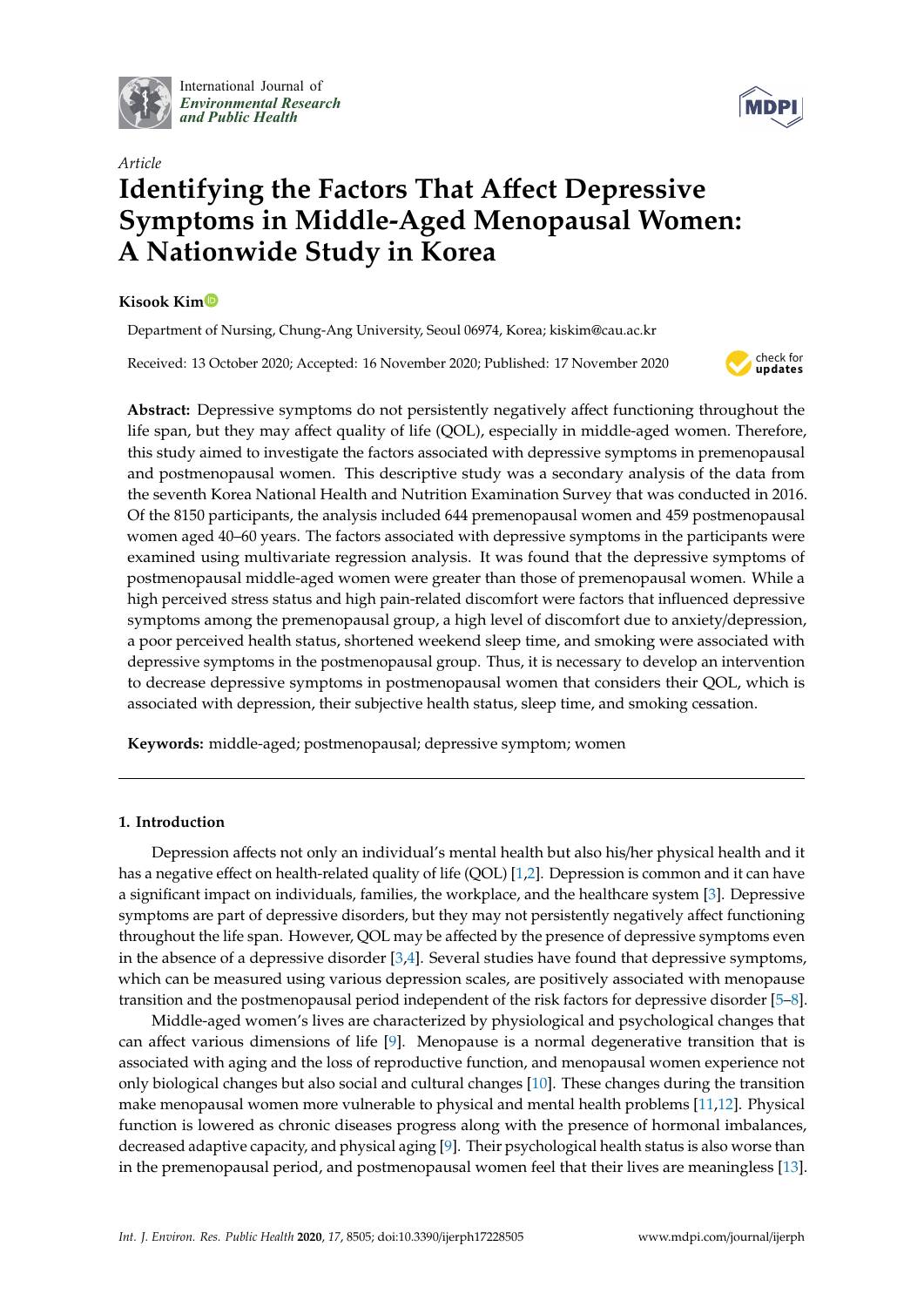Furthermore, changes in female hormones often lead to mental problems, such as somatization symptoms and depression, in postmenopausal women, which in turn reduces QOL [\[14–](#page-9-11)[16\]](#page-9-12).

Those who enter the menopause transition early are twice as likely to develop severe depressive symptoms [\[17\]](#page-9-13). In addition, one study has reported that 24% of middle-aged women have depressive symptoms that correspond to major depression [\[18\]](#page-9-14), and another has found that 22–29% of naturally menopausal women report psychologic distress during the perimenopausal period [\[19\]](#page-9-15).

Furthermore, symptoms of anxiety and depression are common in midlife and they may coincide with menopausal symptoms [\[8\]](#page-9-5). Menopause is also associated with depressive symptoms that can significantly affect a woman's QOL [\[20\]](#page-10-0). In addition, assuming that the average life expectancy of women in developed countries is 84.3 years and that the average age at menopause is 50 years, the postmenopausal period accounts for almost half or a third of women's lives [\[21\]](#page-10-1).

Hormone replacement therapy is considered the best option for achieving the therapeutic relief of various menopausal symptoms, but there are various restrictions, such as administration conditions, and there are many concerns about side effects [\[22\]](#page-10-2). Thus, studies of the nutraceutical approach are being conducted to examine whether nutraceuticals reduce menopausal complaints, and non-hormonal treatments, such as pollen extracts and soy isoflavones, can be effectively used in menopausal women who have hot flashes, sleep disturbances, and menopausal symptoms [\[23](#page-10-3)[,24\]](#page-10-4).

Various studies have also been conducted to identify the factors that affect depressive symptoms in postmenopausal women [\[6,](#page-9-16)[8](#page-9-5)[,20](#page-10-0)[,25\]](#page-10-5). However, these previous studies have focused on longitudinal changes in depressive symptoms, the management of depressive symptoms, hormones, and the factors that affect depressive symptoms in older menopausal women. No studies have compared the factors that influence depressive symptoms between postmenopausal women and premenopausal women. In addition, the Patient Health Questionnaire-9 (PHQ-9) was first used in the sixth Korean national survey in 2014, and it was employed in the seventh survey (2016–2018) to screen for depression and to determine the depressive symptom statistics of the Korean population [\[26\]](#page-10-6).

Therefore, it is necessary to investigate the various factors that are related to depressive symptoms that result from the menopause among middle-aged women, by using a large sample and a representative population. In this study, we investigated the factors that are particularly associated with depressive symptoms in postmenopausal women by comparing them between premenopausal and postmenopausal women.

## **2. Materials and Methods**

### *2.1. Study Design*

This study was a descriptive cross-sectional study. It aimed to investigate the factors that affect depressive symptoms among middle-aged women based on the menopause occurrence. This study was conducted according to the Strengthening the Reporting of Observational Studies in Epidemiology statement's reporting guidelines [\[27\]](#page-10-7).

## *2.2. Study Population and Data Source*

This study used data from the seventh Korea National Health and Nutrition Examination Survey (KNHANES VII-1) that was conducted in 2016, which is a nationally representative survey that is undertaken by the Korea Centers for Disease Control and Prevention (KCDC). The KNHANES VII-1 involved a stratified sample of 8150 participants that was based on various inherent strata (e.g., sex, age, and residence size) and depended on the residential area, and it comprised composite samples of 4416 households in 192 survey groups nationwide. Twenty-three final survey households per enumeration district were extracted from the sample enumeration districts using a systematic sampling method. The participants were people aged  $\geq$ 1 year who lived in the extracted households. The participation rate was 75.4%. Each participant provided written informed consent before taking part.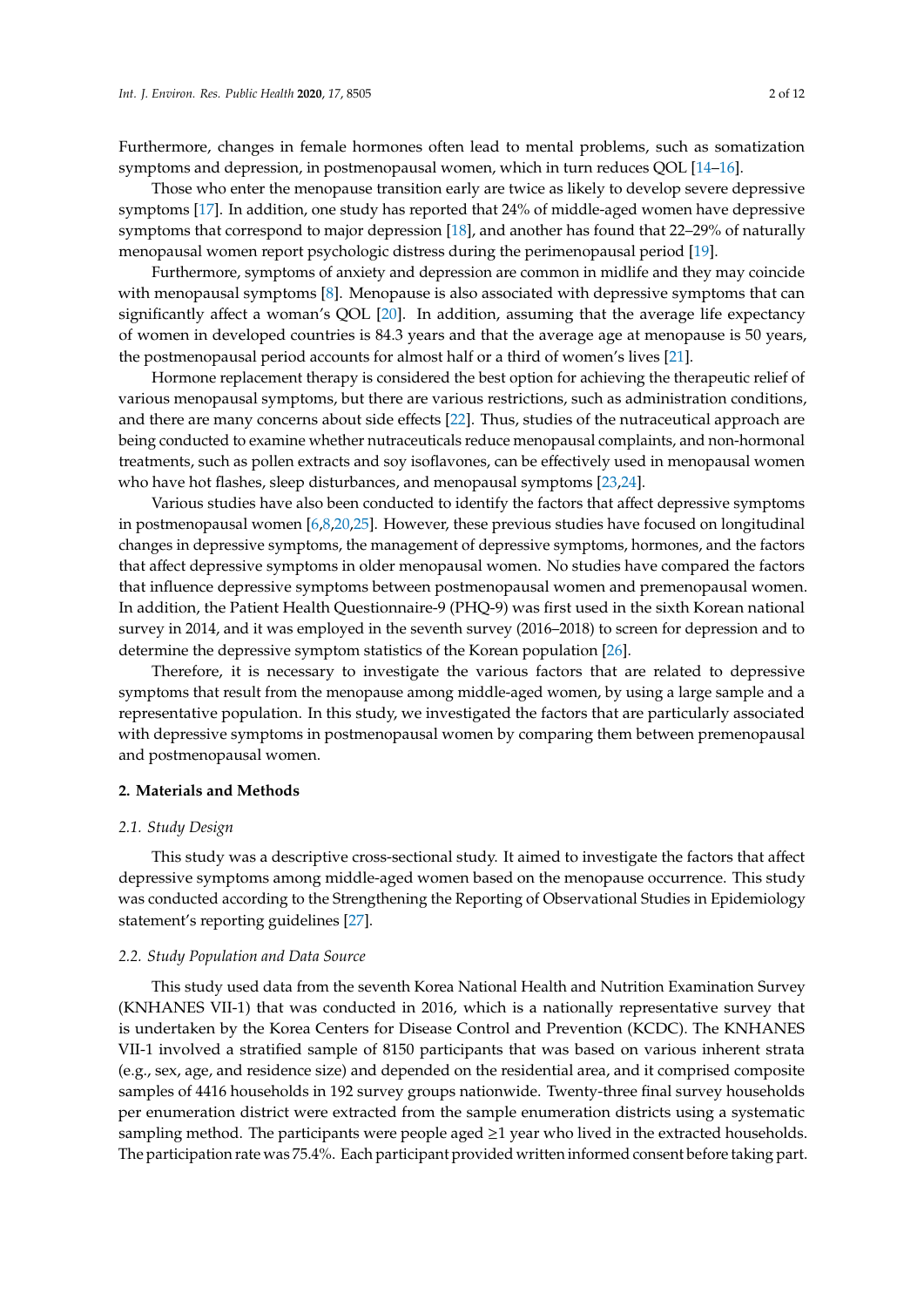Our analysis included 644 premenopausal women and 459 postmenopausal women from the survey who were aged 40–60 years. The postmenopausal women were naturally menopausal. We excluded women who had an artificial menopause (e.g., secondary to hormone therapy, chemotherapy, or surgery).

## *2.3. Measures*

## 2.3.1. Depressive Symptoms

The depressive symptoms of the middle-aged women were measured using the PHQ-9. The PHQ-9 is a nine-item self-reported questionnaire that was developed to diagnose mental illnesses, and it is easy to use in everyday situations. The participants are asked to choose between 0 and 3 points for each item according to the severity of their symptoms, and the total possible score ranges from 0 to 27. The higher the score, the more severe the depressive symptoms. The cutoff point for depression is 10 out of 27. This questionnaire, which has fewer questions and takes less time to complete than the existing depression screening scales, has been used as the primary testing tool for depression screening in a number of countries [\[28\]](#page-10-8). The reliability and validity of the Korean version have been previously verified [\[29\]](#page-10-9).

#### 2.3.2. Demographic Characteristics and the Women's Health

The demographic characteristics of the participants that were analyzed included age, education level, number of family members, occupation status, average working hours (per week), shift duty, and monthly household income. In addition, breastfeeding experience, total breastfeeding duration, birth experience, number of pregnancies, age at first and last births, and age at menopause (in the case of postmenopausal women) were included for the women's health factors.

### 2.3.3. Current Health Status and Health Behaviors

With regard to the participants' current health-related factors, health-related QOL (HRQOL; which was assessed using the EuroQol 5-Dimension (EQ-5D) questionnaire), perceived health status, perceived stress status, body mass index (BMI), change in body weight (more than a 3 kg change over the past year), number of days of illness (per year), and number of hospital admissions (per year) were included. The EQ-5D is an effective international comparison tool for simple HRQOL assessment [\[30\]](#page-10-10). It measures participants' HRQOL with regard to mobility, self-care, usual activities, pain/disability, and anxiety/depression. Each question has three possible responses that express the current state  $(1 = no problems, 2 = some problems, and 3 = extreme problems), and the total score (the EQ-5D index)$ is calculated using a quality weight model that was developed to present the weight of the Korean QOL [\[30](#page-10-10)[,31\]](#page-10-11). In general, each dimension of the EQ-5D is considered to show higher discomfort as the score increases, and the higher the score of the EQ-5D index, the higher the overall HRQOL.

The participants' perceived health status was determined using a Likert-type scale response to the question "What do you think about your usual health?" and it was rated from 1 (very good) to 5 (very bad). The perceived stress status was evaluated using the question "How often do you feel stress in your daily life?" and it was rated from 1 (very often) to 4 (almost never). Regarding health behaviors, the number of days of walking (at least 10 min in one week), number of days of performing strength exercises (in one week), sleep time (minutes per day), smoking status, and alcohol consumption status were included.

#### 2.3.4. Ethical Considerations

The use of the original data from the KNHANES in this study adheres to the personal information protection law and statistical law, and it provides only data that cannot be estimated from the survey data. The researcher applied for the required information on the KCDC website before starting the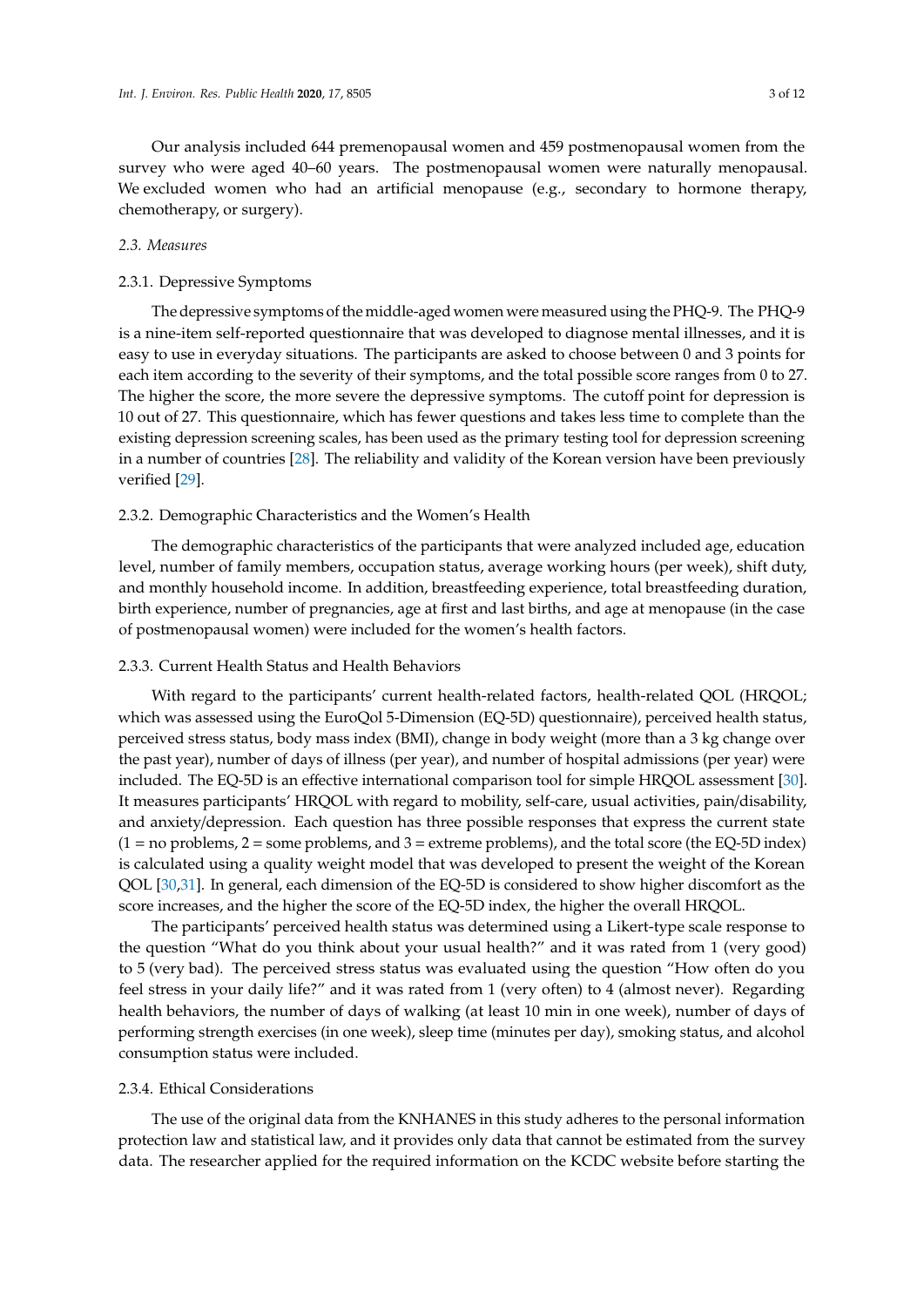study. In addition, the researcher downloaded the raw data after receiving approval to use the material (https://[knhanes.cdc.go.kr](https://knhanes.cdc.go.kr/)/).

#### 2.3.5. Statistical Analysis

The data were analyzed using SPSS Statistics for Windows version 23.0 (IBM Corp., Armonk, NY, USA). The general characteristics and main variables of the participants were analyzed using descriptive statistics. Depressive-symptom-related variables and the general characteristics of the participants were examined using *t*-tests and  $\chi^2$  tests. The relationship between the depressive symptoms and each variable was determined by conducting a correlation analysis. Multivariate linear regression was performed to investigate the factors that affect depressive symptoms among middle-aged women according to their menopause status. The variance inflation factor (VIF) and Durbin–Watson value were calculated to confirm the multicollinearity between the independent variables, and the independent predictive variables for depressive symptoms that result from menopause were determined. Following the correlation analysis, the variables that were found to be significantly associated with depressive symptoms (*p* < 0.01) in each group were included in the regression analysis. The fit of the multivariate linear regression modeling was confirmed by calculating the adjusted *R* 2 .

# **3. Results**

#### *3.1. Depressive Symptoms and Demographic Characteristics*

The PHQ-9 scores for the depressive symptoms were 2.33 in the premenopausal group and 2.86 in the postmenopausal group, which indicated that the postmenopausal group had higher scores than the premenopausal group ( $t = 2.483$ ,  $p = 0.013$ ).

With regard to the demographic characteristics, the mean age of the premenopausal group was 45.52 years, and it was 54.85 years in the postmenopausal group  $(t = 43.820, p < 0.001)$ . The age of the women in the premenopausal group ranged between 40 and 59 years, and the range in the postmenopausal group was 45 to 60 years. Regarding the premenopausal and postmenopausal groups, the proportion of women with a college level education was  $45.3\%$  and  $21.1\%$  ( $\chi^2 = 149.04$ ,  $p < 0.001$ ), the monthly household income was 5145.1 and 4642.2 USD  $(t = 2.661, p = 0.008)$ , the proportion of women living with their spouses was 91% and 83.6% ( $\chi^2$  = 13.390,  $p$  < 0.001), and the mean number of women living with family members was 3.38 and 2.84 (*t* = 8.167, *p* < 0.001), respectively. With regard to occupation, 62.3% and 60.8% of women in the premenopausal and postmenopausal groups were employed, their average working hours per week were 37.59 and 41.79, and 15.9% and 20.4% worked in shifts, respectively.

In terms of their health condition, breastfeeding experience was reported by 77% and 81.5% of women in the premenopausal and postmenopausal groups, with a total breastfeeding duration of 3.78 and 3.01 months ( $t = 3.300$ ,  $p = 0.001$ ), respectively. Furthermore, 98.5% and 98.7% of participants had experience of giving birth in the premenopausal and postmenopausal groups, respectively. In addition, the mean age when having the first baby in each group was 26.97 and 24.74 years  $(t = 8.900, p < 0.001)$ , the mean age at the last birth was 30.31 and 28.52 years, and the number of pregnancies was 3.21 and 3.92 (*t* = 7.335, *p* < 0.001) in the premenopausal and postmenopausal groups, respectively (Table [1\)](#page-4-0).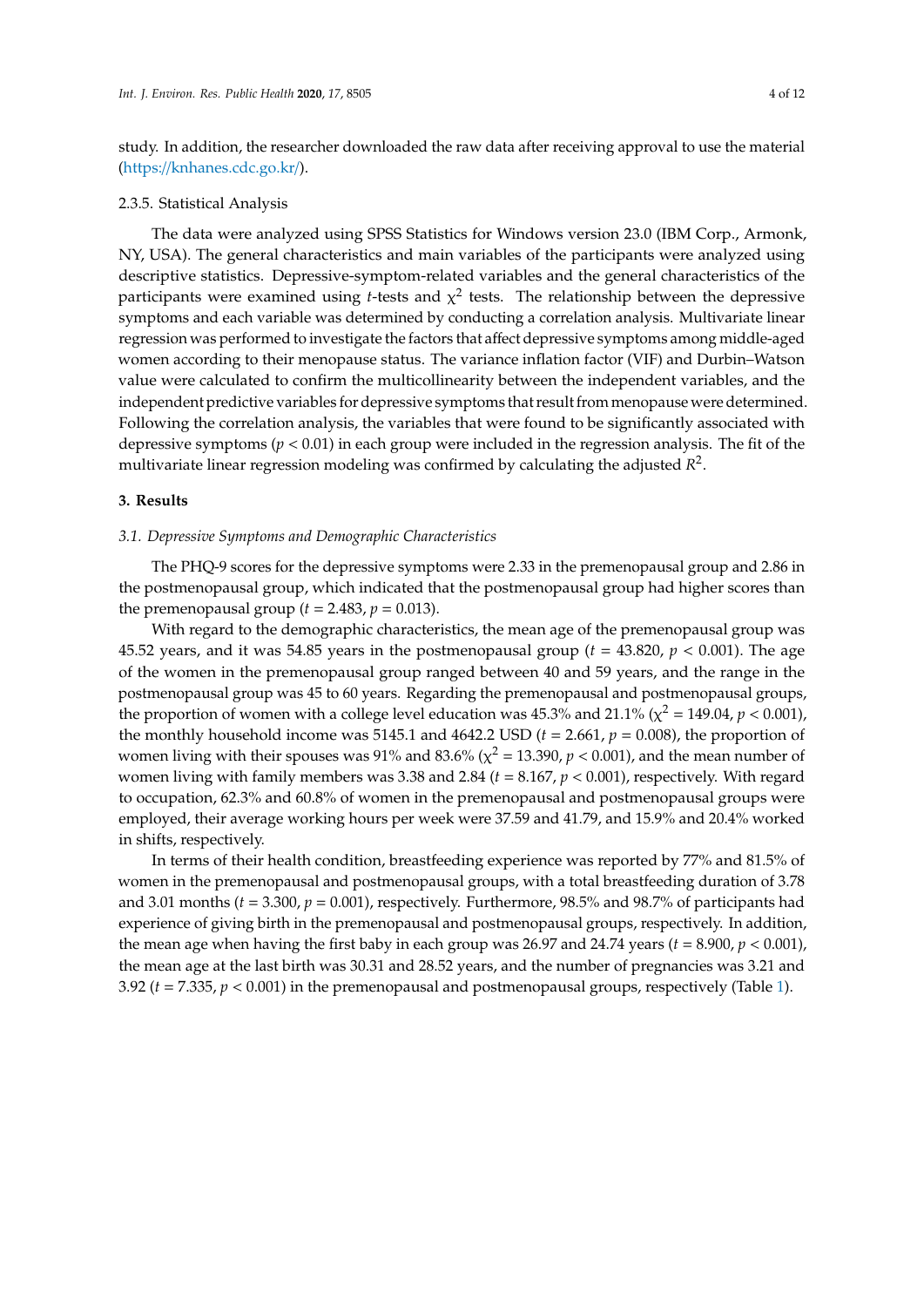|                                                 |                            | Premenopausal<br>Postmenopausal<br>Group $(n =$<br>Group $(n =$<br>644)<br>459) |                  | t or $x^2$ | $\boldsymbol{p}$ |
|-------------------------------------------------|----------------------------|---------------------------------------------------------------------------------|------------------|------------|------------------|
|                                                 |                            | Mean $(SD)/N$ $(\%)$                                                            |                  |            |                  |
|                                                 |                            | Depressive symptoms                                                             |                  |            |                  |
| PHO-9                                           |                            | 2.33(3.14)                                                                      | 2.86(3.99)       |            | 0.013            |
|                                                 |                            | Demographic characteristics                                                     |                  |            |                  |
| Age                                             |                            | 45.52 (3.73)                                                                    | 54.85 (3.11)     | 43.820     | < 0.001          |
| Education                                       | Elementary                 | 23(3.6)                                                                         | 81 (17.6)        | 149.04     | < 0.001          |
|                                                 | Middle                     | 36(5.6)                                                                         | 91 (19.8)        |            |                  |
|                                                 | High                       | 293 (45.5)                                                                      | 190 (41.4)       |            |                  |
|                                                 | $\geq$ College             | 292 (45.3)                                                                      | 97(21.1)         |            |                  |
| Monthly household income (USD)                  |                            | 5145.1 (2999.02)                                                                | 4642.2 (3217.59) | 2.661      | 0.008            |
| Living with spouse                              | Yes                        | 565(91.0)                                                                       | 377 (83.6)       | 13.390     | < 0.001          |
|                                                 | No                         | 56(9.0)                                                                         | 74 (16.4)        |            |                  |
|                                                 | Living with family members |                                                                                 | 2.84(1.05)       | 8.167      | < 0.0001         |
| Occupation                                      | Have                       | 401(62.3)                                                                       | 279 (60.8)       | 0.249      | 0.660            |
|                                                 | None                       | 243 (37.3)                                                                      | 180 (39.2)       |            |                  |
| Working hours (average/week)                    |                            | 37.59 (16.06)                                                                   | 41.79 (56.84)    | 1.474      | 0.141            |
| Shift duty                                      | Day duty                   | 371 (84.1)                                                                      | 250 (79.6)       |            |                  |
|                                                 | Shift duty                 | 70 (15.9)                                                                       | 64(20.4)         |            |                  |
|                                                 |                            | Women's health factors                                                          |                  |            |                  |
| Breastfeeding experience (more<br>than 1 month) | Yes                        | 469 (77.0)                                                                      | 361 (81.5)       | 3.089      | 0.092            |
|                                                 | No                         | 140(23.0)                                                                       | 82 (18.5)        |            |                  |
| Total breastfeeding duration (months)           | 3.78(3.27)                 | 3.01(3.41)                                                                      | 3.300            | 0.001      |                  |
| Birth experience                                | Yes                        | 609 (98.5)                                                                      | 443 (98.7)       | 0.27       | 1.00             |
|                                                 | No                         | 9(1.5)                                                                          | 6(1.3)           |            |                  |
| Age at first birth (years)                      | 26.97 (4.24)               | 24.74 (3.67)                                                                    | 8.900            | < 0.001    |                  |
| Age at last birth (years)                       | 30.31 (4.51)               | 28.52 (4.29)                                                                    | 1.796            | 0.073      |                  |
| Age at menopause (years)                        |                            | 50.01 (3.34)                                                                    |                  |            |                  |
| Number of pregnancies                           |                            | 3.21(1.44)                                                                      | 3.92(1.69)       | 7.335      | < 0.001          |

<span id="page-4-0"></span>**Table 1.** Depressive symptoms, demographic characteristics, and women's health factors according to the menopause.

PHQ-9, Patient Health Questionnaire-9.

# *3.2. Current Health Status and Health Behaviors*

For the HRQOL items, the scores for activity, self-control, usual care, pain/discomfort, and anxiety/depression were higher in the postmenopausal group, and the index was higher in the premenopausal group. Among the EQ-5D items, activity (*t* = 4.587, *p* < 0.001), pain/discomfort  $(t = 3.779, p < 0.001)$ , and the index  $(t = 4.260, p < 0.001)$  were statistically significant. In other words, the postmenopausal group showed worse activity, pain/discomfort, and overall QOL scores than the premenopausal group. In addition, the perceived health status was better in the premenopausal group  $(t = 2.721, p = 0.007)$ , and the BMI was higher in the postmenopausal group  $(t = 2.825, p = 0.005)$ . Regarding the change in weight, 32.5% and 25.5% of the premenopausal and postmenopausal women, respectively, answered that they had experienced a weight gain of more than 3 kg in the past year  $(t = 8.210, p = 0.016)$ . Weekend sleep times in the premenopausal and postmenopausal groups were 468.48 and 437.53 min (*t* = 6.229, *p* < 0.001), respectively. With regard to the health behaviors, the results of the smoking, drinking, days of walking, and days of strength exercises are shown in Table [2.](#page-5-0)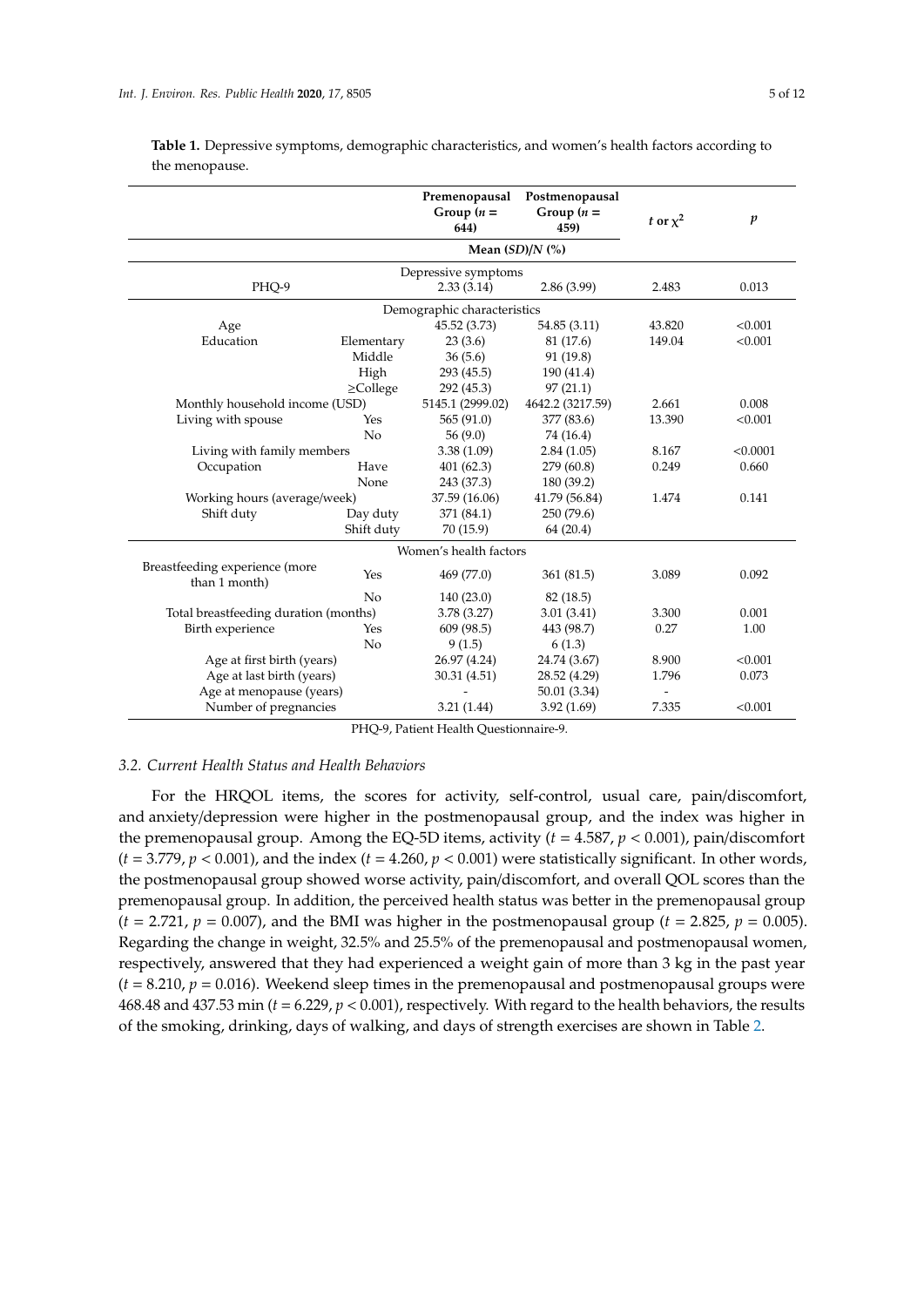<span id="page-5-0"></span>

|                                       |                       | Premenopausal<br>Postmenopausal<br>Group $(n = 644)$<br>Group $(n = 459)$ |                | t or $x^2$ | $\boldsymbol{p}$ |  |  |  |  |
|---------------------------------------|-----------------------|---------------------------------------------------------------------------|----------------|------------|------------------|--|--|--|--|
|                                       |                       | Mean $(SD)/N$ $(\%)$                                                      |                |            |                  |  |  |  |  |
|                                       | Current health status |                                                                           |                |            |                  |  |  |  |  |
| $EQ-5D$                               | Activity              | 1.05(0.22)                                                                | 1.12(0.33)     | 4.587      | < 0.001          |  |  |  |  |
|                                       | Self-control          | 1.01(0.11)                                                                | 1.02(0.14)     | 1.365      | 0.172            |  |  |  |  |
|                                       | Usual care            | 1.03(0.19)                                                                | 1.05(0.21)     | 1.773      | 0.760            |  |  |  |  |
|                                       | Pain/discomfort       | 1.17(0.39)                                                                | 1.27(0.49)     | 3.779      | < 0.001          |  |  |  |  |
| Anxiety/depression                    |                       | 1.08(0.28)                                                                | 1.13(0.35)     | 2.529      | 0.12             |  |  |  |  |
|                                       | EO-5D index           | 0.97(0.07)                                                                | 0.95(0.09)     | 4.260      | < 0.001          |  |  |  |  |
| Perceived health status               |                       | 2.82(0.77)                                                                | 2.95(0.85)     | 2.721      | 0.007            |  |  |  |  |
| Perceived stress status               |                       | 2.83(0.68)                                                                | 2.83(0.71)     | 0.177      | 0.860            |  |  |  |  |
| BMI                                   |                       | 23.39 (3.60)                                                              | 24.00 (3.46)   | 2.825      | 0.005            |  |  |  |  |
|                                       | No change             | 389 (60.8)                                                                | 296 (64.6)     | 8.210      | 0.016            |  |  |  |  |
| Change in body<br>weight              | Loss                  | 43(6.7)                                                                   | 45(9.8)        |            |                  |  |  |  |  |
|                                       | Gain                  | 208(32.5)                                                                 | 117(25.5)      |            |                  |  |  |  |  |
| Days of illness (days/year)           |                       | 10.38 (17.59)                                                             | 19.01 (50.19)  | 1.836      | 0.68             |  |  |  |  |
| Hospital admissions (count/year)      |                       | 0.12(0.42)                                                                | 0.18(0.49)     | 2.142      | 0.32             |  |  |  |  |
|                                       |                       | Health behaviors                                                          |                |            |                  |  |  |  |  |
| Days of walking (per week)            |                       | 3.96(4.75)                                                                | 3.67(1.98)     | 1.051      | 0.293            |  |  |  |  |
| Days of strength exercises (per week) |                       | 1.53(1.26)                                                                | 1.59(0.38)     | 0.722      | 0.470            |  |  |  |  |
| Sleep time (min)                      | Weekend               | 468.47 (81.99)                                                            | 437.53 (80.32) | 6.229      | < 0.001          |  |  |  |  |
|                                       | Weekday               | 413.94 (76.40)                                                            | 407.09 (72.47) | 1.498      | 0.134            |  |  |  |  |
| Smoking                               | No                    | 584 (91.1)                                                                | 417 (91.0)     | 0.001      | 0.973            |  |  |  |  |
|                                       | Yes                   | 57(8.9)                                                                   | 41(9.0)        |            |                  |  |  |  |  |
| Drinking                              | No                    | 232 (47.9)                                                                | 160(54.6)      | 3.252      | 0.071            |  |  |  |  |
|                                       | Yes                   | 252(52.1)                                                                 | 133 (45.4)     |            |                  |  |  |  |  |

| Table 2. Current health status and health behaviors according to the menopause |
|--------------------------------------------------------------------------------|
|--------------------------------------------------------------------------------|

EQ-5D, EuroQol 5-Dimension questionnaire; BMI, body mass index.

#### *3.3. Relationship between Depressive Symptoms and the Study Variables*

There were statistically significant correlations between the depressive symptoms and the education level (*r* = −0.197, *p* < 0.001), income (*r* = −0.211, *p* < 0.001), number of family members living together (*r* = −0.122, *p* = 0.002), and shift duty (*r* = −0.126, *p* = 0.008) in the premenopausal group. In other words, in terms of the demographic characteristics, the depressive symptom scores were higher in the women who had a low level of education, low income, and fewer family members, and who worked night shifts. In addition, regarding the current health status, the EQ-5D index (*r* = −0.506, *p* = 0.001), perceived health status (*r* = 0.388, *p* < 0.001), perceived stress status (*r* = −0.437, *p* < 0.001), change in body weight (*r* = 0.089, *p* = 0.024), number of days of illness (*r* = 0.262, *p* = 0.003), and number of hospital admissions (*r* = −0.106,  $p = 0.007$ ) showed a statistically significant correlation with the depressive symptom scores. Thus, a high score for the depressive symptoms was related to low HRQOL, poor perceived health status, high perceived stress status, weight gain, a large increase in the number of days of illness, and fewer hospital admissions.

In the postmenopausal group, there were statistically significant correlations between the depressive symptoms and the education level ( $r = -0.135$ ,  $p = 0.004$ ) and income ( $r = -0.205$ ,  $p < 0.001$ ) in terms of the demographic characteristics, and the total breastfeeding duration (*r* = −0.123, *p* = 0.020) and number of pregnancies ( $r = 0.135$ ,  $p = 0.004$ ) in terms of the women's health. This meant that the depressive symptoms were also positively correlated with a low level of education, low income, short breastfeeding duration, and high pregnancy count. In addition, in terms of the current health status, the EQ-5D index ( $r = -0.509$ ,  $p < 0.001$ ), perceived health status ( $r = 0.429$ ,  $p < 0.001$ ), perceived stress status ( $r = -0.430$ ,  $p < 0.001$ ), and number of days of illness ( $r = 0.367$ ,  $p < 0.001$ ) showed statistically significant correlations with the depressive symptom scores. Unlike the premenopausal group's results, the postmenopausal group's results showed that there were significant correlations between the depressive symptoms and days of walking ( $r = -0.129$ ,  $p = 0.019$ ), weekday sleep time ( $r = -0.099$ , *p* = 0.034), weekend sleep time (*r* = −0.123, *p* = 0.008), and smoking status (*r* = 0.329, *p* < 0.001). Thus, depressive symptoms were positively correlated with fewer days of walking, lower sleep time, and smoking (Table [3\)](#page-6-0).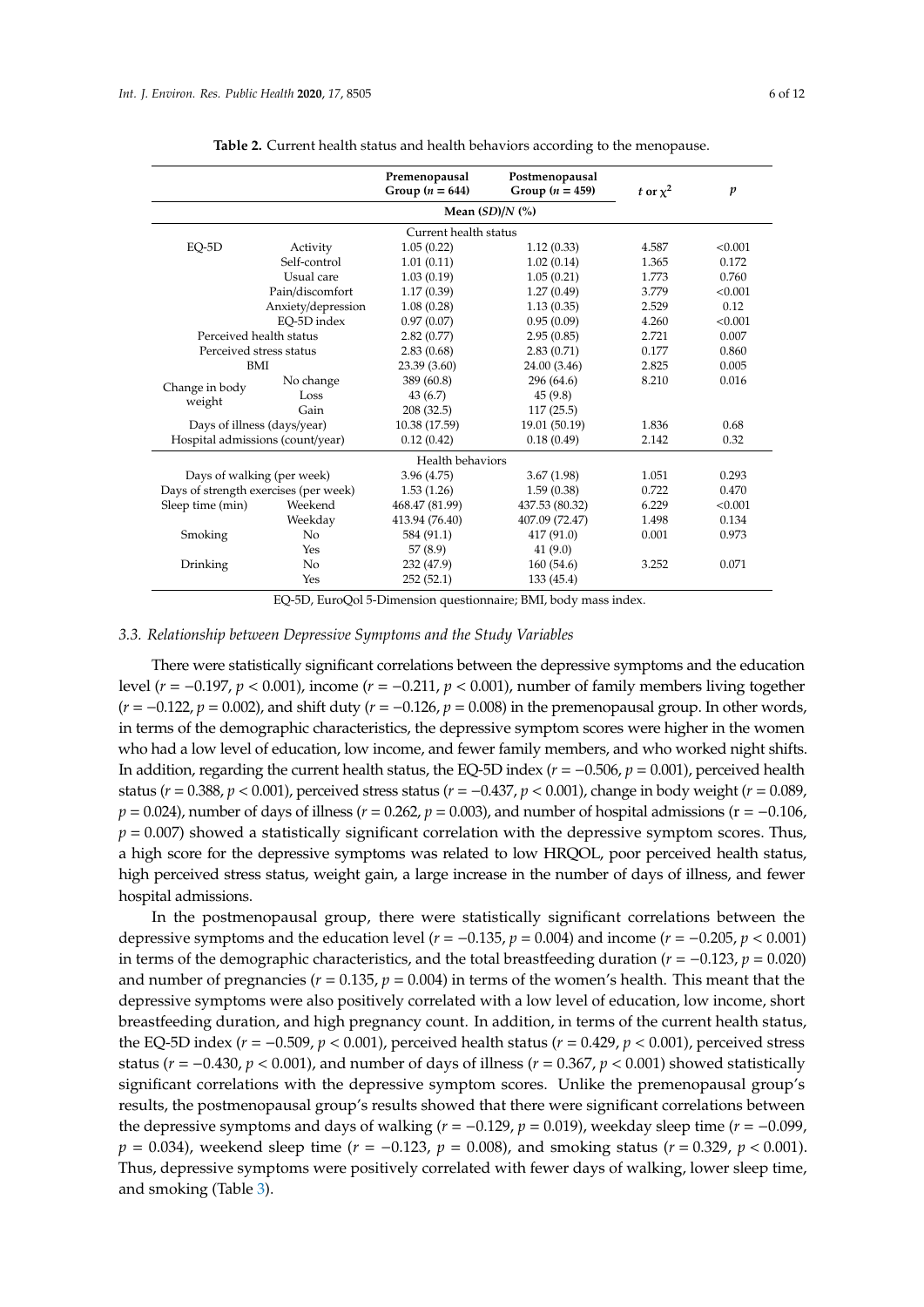<span id="page-6-0"></span>

|                             | Premenopausal Group | Postmenopausal Group |                    | Premenopausal Group   | Postmenopausal Group |  |
|-----------------------------|---------------------|----------------------|--------------------|-----------------------|----------------------|--|
|                             | r(p)                |                      |                    | r(p)                  |                      |  |
| Demographic characteristics |                     |                      |                    | Current health status |                      |  |
| Age                         | 0.004               | 0.011                | EQ-5D activity     | 0.276                 | 0.404                |  |
|                             | (0.927)             | (0.820)              |                    | (<0.001)              | (<0.001)             |  |
| Education                   | $-0.197$            | $-0.135$             | Self-control       | 0.244                 | 0.131                |  |
|                             | (<0.001)            | (0.004)              |                    | (<.0001)              | (<0.001)             |  |
| Monthly household           | $-0.211$            | $-0.205$             | Usual care         | 0.344                 | 0.248                |  |
| income                      | (<0.001)            | (<0.001)             |                    | (<0.001)              | (<0.001)             |  |
| Living with family members  | $-0.122$            | $-0.083$             |                    | 0.357                 | 0.378                |  |
|                             | (0.002)             | (0.075)              | Pain/discomfort    | (<0.001)              | (<0.001)             |  |
| Working hours               | 0.070               | $-0.001$             |                    | 0.470                 | 0.473                |  |
|                             | (0.140)             | (0.992)              | Anxiety/depression | (<0.001)              | (<0.001)             |  |
|                             | $-0.126$            | $-0.006$             | Index              | $-0.506$              | $-0.509$             |  |
| Shift duty                  | (0.008)             | (0.920)              |                    | (0.001)               | (<0.001)             |  |
| Women's health factors      |                     |                      | Perceived health   | 0.388                 | 0.429                |  |
|                             |                     |                      | status             | (<0.001)              | (<0.001)             |  |
| Breastfeeding duration      | 0.043               | $-0.123$             | Perceived stress   | $-0.437$              | $-0.430$             |  |
|                             | (0.355)             | (0.020)              | status             | (<0.001)              | (<0.001)             |  |
| Age at first birth          | $-0.058$            | $-0.028$             | <b>BMI</b>         | 0.072                 | $-0.033$             |  |
|                             | (0.153)             | (0.552)              |                    | (0.070)               | (0.482)              |  |
| Age at last birth           | $-0.076$            | $-0.045$             | Change in body     | 0.089                 | 0.059                |  |
|                             | (0.061)             | (0.344)              | weight             | (0.024)               | (0.211)              |  |
| Number of pregnancies       | 0.032               | 0.135                | Days of illness    | 0.262                 | 0.367                |  |
|                             | (0.423)             | (0.004)              |                    | (0.003)               | (<0.001)             |  |
| Age at menopause            |                     | $-0.043$             | Hospital           | $-0.106$              | $-0.081$             |  |
|                             |                     | (0.362)              | admissions         | (0.007)               | (0.084)              |  |
| Menopause period            |                     | 0.046                |                    |                       |                      |  |
|                             |                     | (0.321)              |                    |                       |                      |  |
| Health behaviors            |                     |                      |                    |                       |                      |  |
| Days of walking             | $-0.073$            | $-0.129$             | Sleep time         | $-0.037$              | $-0.099$             |  |
|                             | (0.110)             | (0.019)              | (weekday)          | (0.349)               | (0.034)              |  |
| Days of strength exercises  | $-0.010$            | $-0.092$             | (weekend)          | $-0.049$              | $-0.123$             |  |
|                             | (0.800)             | (0.050)              |                    | (0.213)               | (0.008)              |  |
| Smoking                     | 0.071               | 0.329                | Drinking           | 0.080                 | 0.086                |  |
|                             | (0.072)             | (<0.001)             |                    | (0.080)               | (0.143)              |  |

**Table 3.** Correlations between the depressive symptoms and study variables.

EQ-5D, EuroQol 5-Dimension questionnaire; BMI, body mass index.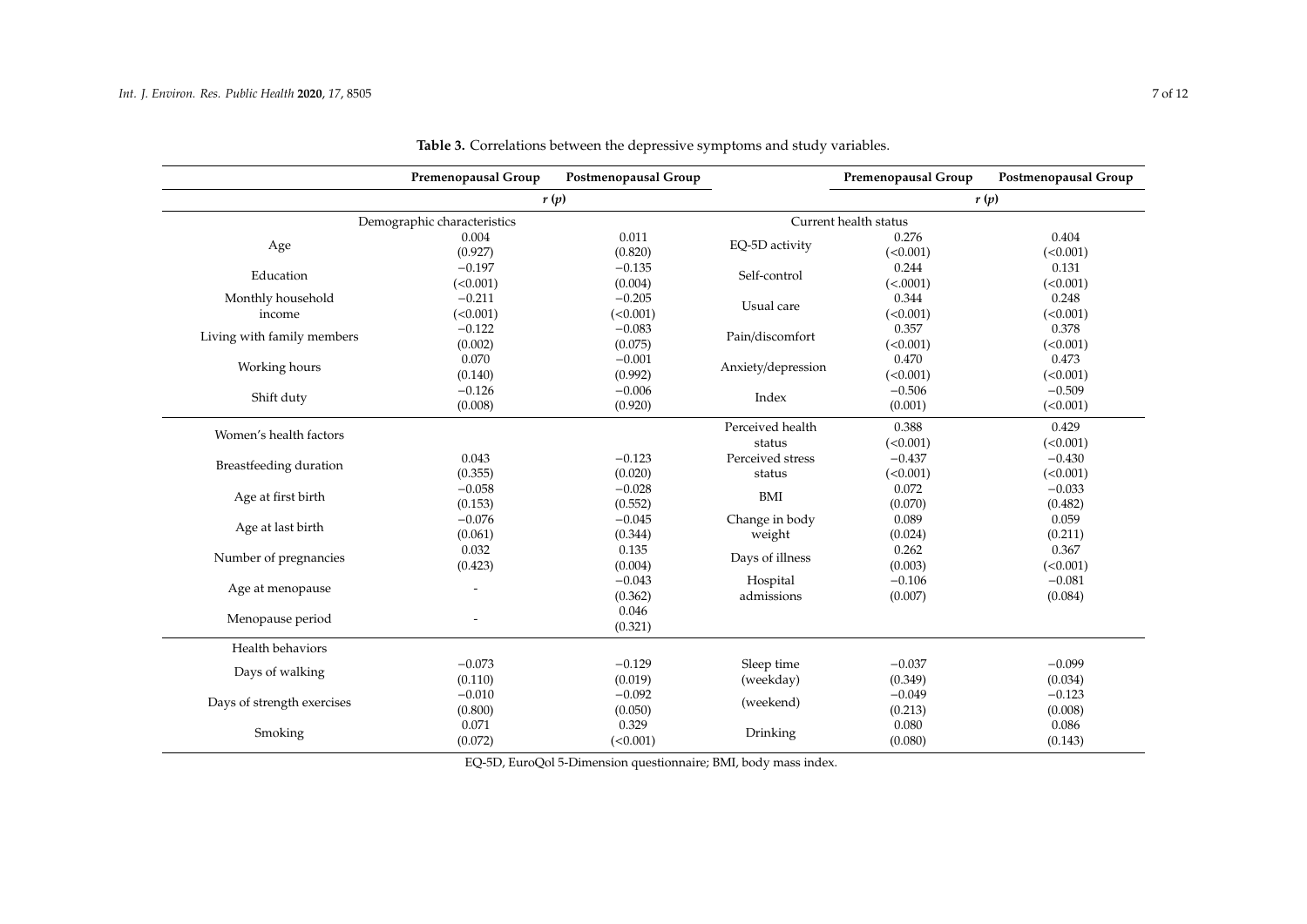#### *3.4. Factors Associated with the Depressive Symptoms According to Menopause*

To investigate the factors that affect the depressive symptoms of middle-aged women according to their menopause status, multivariate regression analysis was performed, and the VIF ranges were found to be 1.025 and 1.162, and the Durbin–Watson values were 1.889 and 1.853 in the premenopausal and postmenopausal groups, respectively. Thus, the possibility of multicollinearity could be ruled out. Following the correlation analysis, the variables that were significantly associated with the depressive symptoms  $(p < 0.01)$  in each group were included in the regression analysis. The adjusted *R* <sup>2</sup> values were used for the fit of the regression model. Education, income, living with family members, shift duty (premenopausal group), age at last childbirth (premenopausal group), breastfeeding duration (postmenopausal group), number of pregnancies (postmenopausal group), days of walking (postmenopausal group), days of strength exercises (postmenopausal group), smoking, sleep duration (postmenopausal group), drinking (premenopausal group), the EQ-5D, perceived health status, perceived stress status, BMI (premenopausal group), change in body weight (premenopausal group), days of illness, and number of hospital admissions were included in the analysis.

The multiple regression analysis revealed that perceived stress status (*t* = −3.652, *p* = 0.001) and the EQ-5D's pain/discomfort ( $t = 3.109$ ,  $p = 0.003$ ) accounted for 30.7% of the variance in the depressive symptoms of the premenopausal women (adjusted  $R^2 = 0.307$ ,  $F = 13.620$ ,  $p < 0.001$ ). In addition, the EQ-5D's anxiety/depression ( $t = 3.891$ ,  $p < 0.001$ ), perceived health status ( $t = 2.880$ ,  $p = 0.005$ ), sleep time (especially at the weekend; *t* = −2.646, *p* = 0.010), and smoking (*t* = 2.398, *p* = 0.020) were factors that affected depressive symptoms among the postmenopausal women, and they accounted for 46.8% of the variance in the depressive symptoms (adjusted  $R^2 = 0.468$ ,  $F = 15.310$ ,  $p < 0.001$ ) (Table [4\)](#page-7-0).

<span id="page-7-0"></span>

| Categories                      | B        | <b>Beta</b> | t        | $\boldsymbol{p}$ | F      | $\boldsymbol{p}$ | $R^2$ | Adjusted $R^2$ |
|---------------------------------|----------|-------------|----------|------------------|--------|------------------|-------|----------------|
| Premenopausal women             |          |             |          |                  |        |                  |       |                |
| (Constant)                      | 6.454    |             | 2.783    | 0.007            | 13.620 | < 0.001          | 0.331 | 0.307          |
| Perceived<br>stress status      | $-2.483$ | $-0.408$    | $-3.652$ | 0.001            |        |                  |       |                |
| $EO-5D$ :<br>pain/discomfort    | 2.737    | 0.347       | 3.109    | 0.003            |        |                  |       |                |
| Postmenopausal women            |          |             |          |                  |        |                  |       |                |
| (Constant)                      | $-0.703$ |             | $-0.212$ | 0.833            | 15.310 | < 0.001          | 0.501 | 0.468          |
| $EO-5D$ :<br>anxiety/depression | 3.886    | 0.377       | 3.891    | < 0.001          |        |                  |       |                |
| Perceived<br>health status      | 1.750    | 0.281       | 2.880    | 0.005            |        |                  |       |                |
| Sleep time<br>(weekend)         | $-0.013$ | $-0.250$    | $-2.646$ | 0.010            |        |                  |       |                |
| Smoking                         | 3.530    | 0.230       | 2.398    | 0.020            |        |                  |       |                |

**Table 4.** Factors associated with depressive symptoms according to menopause.

EQ-5D, EuroQol 5-Dimension questionnaire.

To summarize, depressive symptoms were associated with factors such as a higher level of stress and pain/discomfort among the group of premenopausal women. In addition, a high level of discomfort related to anxiety/depression, poor perceived health status, low sleep time at the weekend, and smoking were associated with depressive symptoms in the postmenopausal women.

### **4. Discussion**

This study aimed to identify the factors that are associated with depressive symptoms before and after menopause in middle-aged women. According to the study, the depressive symptoms of postmenopausal middle-aged women were greater than those of premenopausal women. While a high level of perceived stress and high level of pain-related discomfort were factors that influenced depressive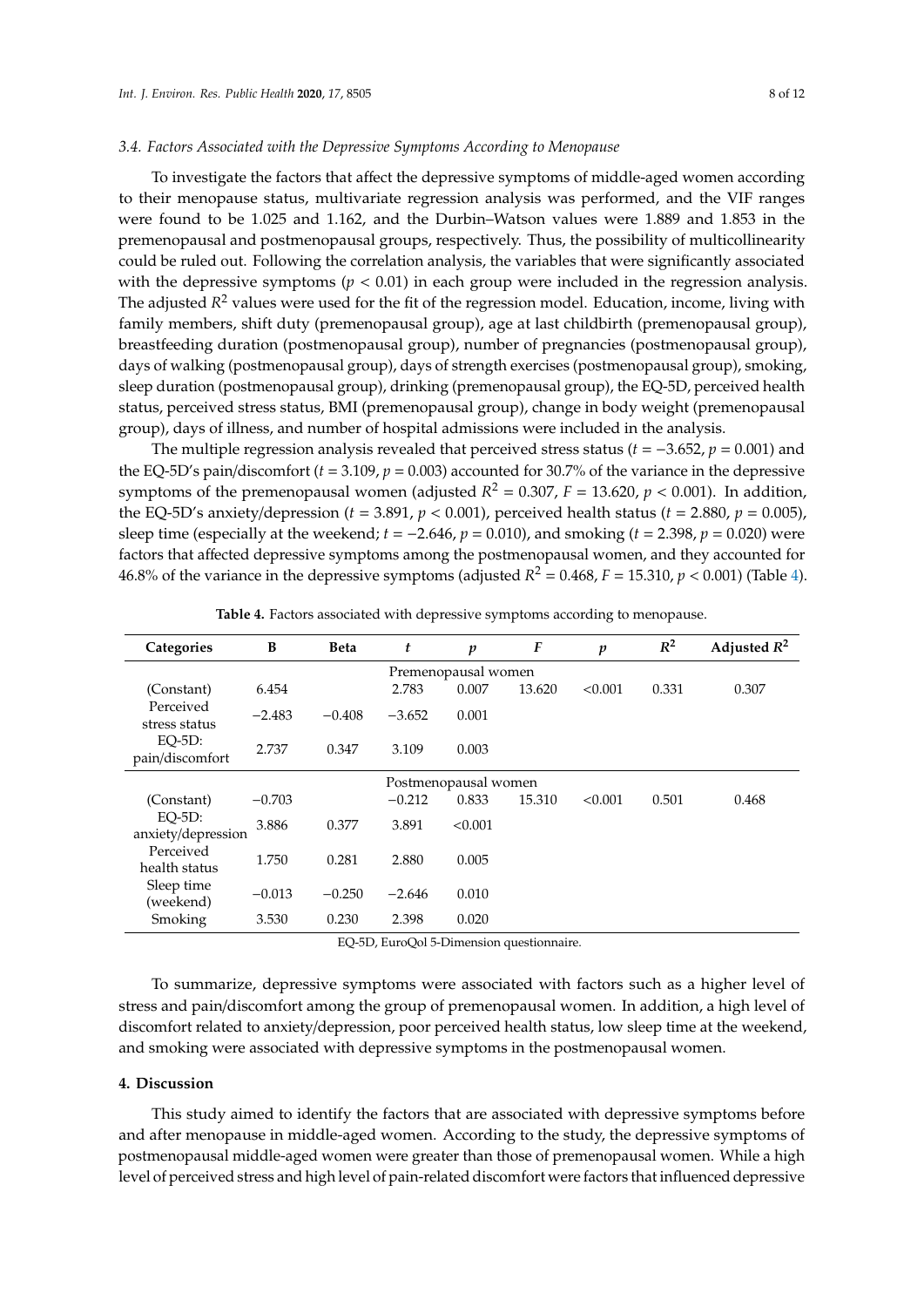symptoms among the premenopausal women, discomfort due to a high level of anxiety/depression, poor perceived health status, shortened weekend sleep time, and smoking were associated with depressive symptoms in the postmenopausal women.

The risk of depressive symptoms is almost 2–3 times higher in women who are in the menopause transition than in premenopausal women [\[8,](#page-9-5)[32\]](#page-10-12). Postmenopausal women undergo considerable biological and psychological changes, including a decrease in estrogen levels, which may be associated with depressive symptoms [\[32–](#page-10-12)[34\]](#page-10-13). These depressive symptoms, rather than other menopausal symptoms, have an important impact on postmenopausal women's QOL [\[35](#page-10-14)[,36\]](#page-10-15). In addition, changes in female hormones often cause mental problems, such as somatization symptoms and depressive symptoms in postmenopausal women, which also reduce QOL [\[14–](#page-9-11)[16\]](#page-9-12). Furthermore, the significant predictors of QOL for perimenopausal women are depressive symptoms, self-reported health status, menopausal symptoms, education level, and marital status [\[37\]](#page-10-16). Therefore, various interventions should be considered to improve the QOL of postmenopausal women, including participation in physical exercise, appropriate hormone therapy, and education and counseling programs [\[38\]](#page-10-17).

One of the prognostic indicators of depressive symptoms is self-rated health. People who report poor health are more likely to have depression than those who report good health [\[39\]](#page-10-18). In addition, perceived health status has a synergetic effect on depressive symptoms among middle-aged and elderly individuals through its interaction with social activity [\[40\]](#page-10-19). However, postmenopausal women have a poorer perceived health status than premenopausal women; therefore, it is necessary to consider providing interventions to improve the depressive symptoms that take these related factors into account.

Light and interrupted sleep is a common symptom in postmenopausal women [\[41\]](#page-11-0), and perimenopausal women also have relatively poor sleep quality [\[42\]](#page-11-1). In particular, postmenopausal women tend to have a higher BMI and central adiposity [\[43\]](#page-11-2), and these factors are strongly associated with breathing-related sleep disturbances [\[44\]](#page-11-3). Furthermore, sleep quality predicts the depressive symptoms of menopausal women [\[45\]](#page-11-4), and various menopausal symptoms can potentially influence a depressed mood through sleep disturbance [\[46\]](#page-11-5). Because 60.8% of postmenopausal women in this study had an occupation, it is necessary to identify an intervention that can control depressive symptoms via adequate weekend rest and the improvement of sleep quality. Cognitive behavioral therapy for insomnia and sleep restriction therapy could be efficacious options for postmenopausal women who have chronic sleep disturbance [\[47\]](#page-11-6).

In particular, smoking is a risk factor for vasomotor and depressive symptoms during the menopause transition [\[48\]](#page-11-7) as well as other demographic and therapeutic factors. That the cessation of smoking is a change in lifestyle that can prevent postmenopausal disease is an important finding [\[49\]](#page-11-8). Therefore, based on the findings of this study, it is necessary to develop an intervention to reduce depressive symptoms in postmenopausal women that considers the QOL associated with depression, subjective health status, sleeping time, and smoking cessation.

#### *Strengths and Limitations*

This study has the following strengths. Above all, it is the first large-scale national study in Korea to investigate the factors that affect depressive symptoms among postmenopausal women that uses the PHQ-9, which is a specific depressive symptom measurement tool with established validity and reliability. Furthermore, the present study provides the basis for the development of specific interventions by presenting the factors that influence depressive symptoms pre- and post-menopause. However, there are also several limitations to this study. The participants who were in menopause transition were not distinguished clearly due to the limits of the large-scale survey. Vasomotor symptoms, such as hot flashes, which can affect the depressive symptoms of postmenopausal women, were also not considered in this study due to the limitation of it involving secondary data analysis. In addition, there was no consideration of hormone therapy, which is known to be effective for various menopausal symptoms, including depressive symptoms. Furthermore, participants with a diagnosis of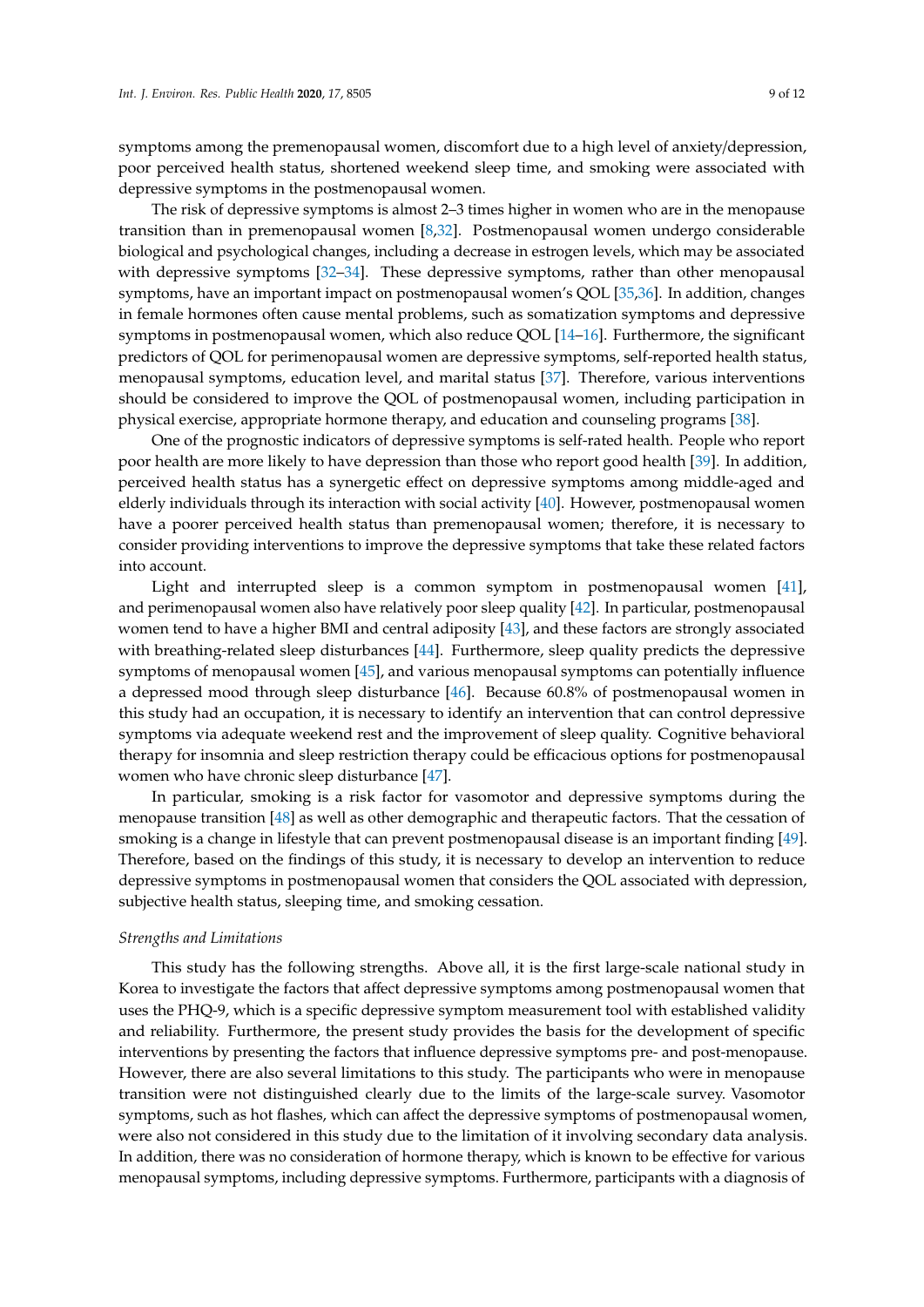depression may have been included, and they could not be excluded and analyzed. Therefore, there is a limit to the generalizability of this study's results.

Funding: This research was funded by the National Research Foundation of Korea, grant number NRF-2020R1F1A1048591. **Conflicts of Interest:** The authors declare no conflict of interest.

## **References**

- <span id="page-9-0"></span>1. Luppa, M.; Sikorski, C.; Luck, T.; Ehreke, L.; Konnopka, A.; Wiese, B.; Weyerer, S.; König, H.H.; Riedel-Heller, S.G. Age- and gender-specific prevalence of depression in latest-life—Systematic review and meta-analysis. *J. A*ff*ect. Disord.* **2012**, *136*, 212–221. [\[CrossRef\]](http://dx.doi.org/10.1016/j.jad.2010.11.033) [\[PubMed\]](http://www.ncbi.nlm.nih.gov/pubmed/21194754)
- <span id="page-9-1"></span>2. Ferrari, A.J.; Charlson, F.J.; Norman, R.E.; Patten, S.B.; Freedman, G.; Murray, C.J.; Vos, T.; Whiteford, H.A. Burden of depressive disorders by country, sex, age, and year: Findings from the global burden of disease study 2010. *PLoS Med.* **2013**, *10*, e1001547. [\[CrossRef\]](http://dx.doi.org/10.1371/journal.pmed.1001547) [\[PubMed\]](http://www.ncbi.nlm.nih.gov/pubmed/24223526)
- <span id="page-9-2"></span>3. Vivian-Taylor, J.; Hickey, M. Menopause and depression: Is there a link? *Maturitas* **2014**, *79*, 142–146. [\[CrossRef\]](http://dx.doi.org/10.1016/j.maturitas.2014.05.014) [\[PubMed\]](http://www.ncbi.nlm.nih.gov/pubmed/24951102)
- <span id="page-9-3"></span>4. Gonçalves, B.; Fagulha, T.; Ferreira, A. A population-based assessment of the relationship between menopausal and depressive symptoms in Portuguese women. *Health Care Women Int.* **2013**, *34*, 86–100. [\[CrossRef\]](http://dx.doi.org/10.1080/07399332.2012.721413) [\[PubMed\]](http://www.ncbi.nlm.nih.gov/pubmed/23216098)
- <span id="page-9-4"></span>5. Freeman, E.W.; Sammel, M.D.; Lin, H.; Nelson, D.B. Associations of hormones and menopausal status with depressed mood in women with no history of depression. *Arch. Gen. Psychiatry* **2006**, *63*, 375–382. [\[CrossRef\]](http://dx.doi.org/10.1001/archpsyc.63.4.375)
- <span id="page-9-16"></span>6. Hickey, M.; Schoenaker, D.A.; Joffe, H.; Mishra, G.D. Depressive symptoms across the menopause transition: Findings from a large population-based cohort study. *Menopause* **2016**, *23*, 1287–1293. [\[CrossRef\]](http://dx.doi.org/10.1097/GME.0000000000000712)
- 7. Schreiber, D.R.; Dautovich, N.D. Depressive symptoms and weight in midlife women: The role of stress eating and menopause status. *Menopause* **2017**, *24*, 1190–1199. [\[CrossRef\]](http://dx.doi.org/10.1097/GME.0000000000000897)
- <span id="page-9-5"></span>8. Freeman, E.W.; Sammel, M.D.; Boorman, D.W.; Zhang, R. Longitudinal pattern of depressive symptoms around natural menopause. *JAMA Psychiatry* **2014**, *71*, 36–43. [\[CrossRef\]](http://dx.doi.org/10.1001/jamapsychiatry.2013.2819)
- <span id="page-9-6"></span>9. Shyu, Y.-K.; Pan, C.-H.; Liu, W.-M.; Hsueh, J.-Y.; Hsu, C.-S.; Tsai, P.-S. Health-related quality of life and healthcare resource utilization in Taiwanese women with menopausal symptoms: A nation-wide survey. *J. Nurs. Res.* **2012**, *3*, 208–217. [\[CrossRef\]](http://dx.doi.org/10.1097/jnr.0b013e318265619b)
- <span id="page-9-7"></span>10. Zöllner, Y.F.; Acquadro, C.; Schaefe, M. Literature review of instruments to assess health-related quality of life during and after the menopause. *Qual. Life Res.* **2005**, *14*, 309–327. [\[CrossRef\]](http://dx.doi.org/10.1007/s11136-004-0688-z)
- <span id="page-9-8"></span>11. Llaneza, P.; García-Portilla, M.P.; Llaneza-Suárez, D.; Armott, B.; Pérez-López, F.R. Depressive disorders and the menopause transition. *Maturitas* **2012**, *71*, 120–130. [\[CrossRef\]](http://dx.doi.org/10.1016/j.maturitas.2011.11.017) [\[PubMed\]](http://www.ncbi.nlm.nih.gov/pubmed/22196311)
- <span id="page-9-9"></span>12. Rigg, C. Common problems of the menopause. *InnovAiT* **2012**, *5*, 541–546. [\[CrossRef\]](http://dx.doi.org/10.1093/innovait/ins075)
- <span id="page-9-10"></span>13. Deeks, A.A.; McCabe, M.P. Well-being and menopause: An investigation of purpose in life, self-acceptance and social role in premenopausal, perimenopausal and postmenopausal women. *Qual. Life Res.* **2004**, *13*, 389–398. [\[CrossRef\]](http://dx.doi.org/10.1023/B:QURE.0000018506.33706.05) [\[PubMed\]](http://www.ncbi.nlm.nih.gov/pubmed/15085911)
- <span id="page-9-11"></span>14. Van Dijk, G.M.; Kavousi, M.; Troup, J.; Franco, O.H. Health issues for menopausal women: The top 11 conditions have common solutions. *Maturitas* **2015**, *80*, 24–30. [\[CrossRef\]](http://dx.doi.org/10.1016/j.maturitas.2014.09.013)
- 15. Kim, J.S.; Ahn, S.H. Impact of menopausal status metabolic syndrome and its risk factors on impaired quality of life above middle-aged women. *Korean J. Women Health Nurs.* **2016**, *22*, 275–286. [\[CrossRef\]](http://dx.doi.org/10.4069/kjwhn.2016.22.4.275)
- <span id="page-9-12"></span>16. Bradley, S.M.; Rumsfeld, J.S. Depression and cardiovascular disease. *Trends Cardiovasc. Med.* **2015**, *25*, 614–622. [\[CrossRef\]](http://dx.doi.org/10.1016/j.tcm.2015.02.002)
- <span id="page-9-13"></span>17. Cohen, L.S.; Soares, C.N.; Vitonis, A.F.; Otto, M.W.; Harlow, B.L. Risk for new onset of depression during the menopausal transition. *Arch. Gen. Psychiatry* **2006**, *63*, 385–390. [\[CrossRef\]](http://dx.doi.org/10.1001/archpsyc.63.4.385)
- <span id="page-9-14"></span>18. Bromberger, J.T.; Harlow, S.; Avis, N.; Kravitz, H.M.; Cordal, A. Racial/ethnic differences in the prevalence of depressive symptoms among middle-aged women: The Study of Women's Health Across the Nation (SWAN). *Am. J. Pub. Health* **2004**, *94*, 1378–1385. [\[CrossRef\]](http://dx.doi.org/10.2105/AJPH.94.8.1378)
- <span id="page-9-15"></span>19. Bromberger, J.T.; Meyer, P.M.; Kravitz, H.M.; Sommer, B.; Cordal, A.; Powell, L.; Ganz, P.A.; Sutton-Tyrrell, K. Psychologic distress and natural menopause: A multiethnic community study. *Am. J. Public Health* **2001**, *91*, 1435–1442. [\[CrossRef\]](http://dx.doi.org/10.2105/AJPH.91.9.1435)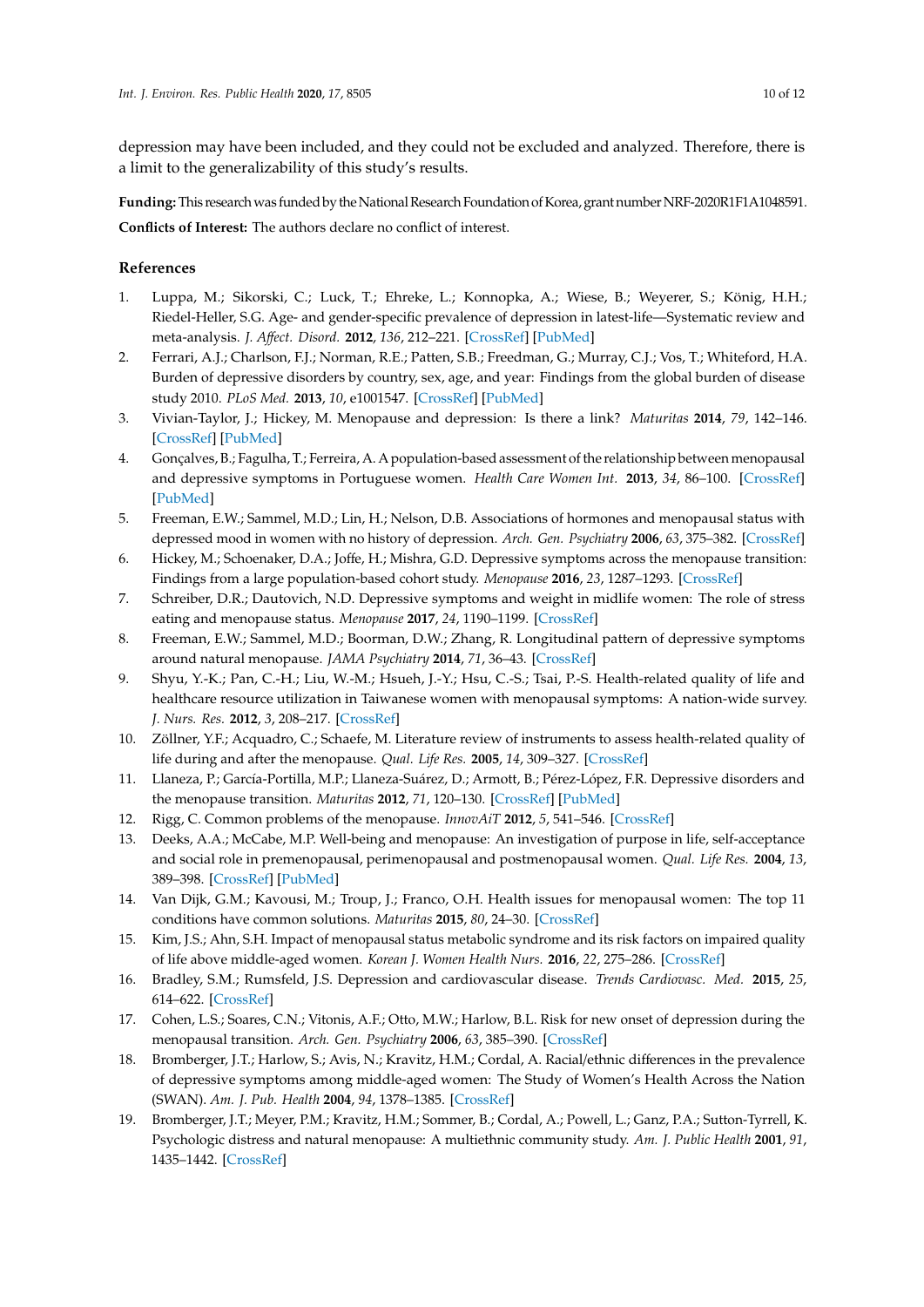- <span id="page-10-0"></span>20. Park, H.; Kim, K. Depression and its association with health-related quality of life in postmenopausal women in Korea. *Int. J. Environ. Res. Public Health* **2018**, *15*, 2327. [\[CrossRef\]](http://dx.doi.org/10.3390/ijerph15112327)
- <span id="page-10-1"></span>21. Yazdkhasti, M.; Simbar, M.; Abdi, F. Empowerment and coping strategies in menopause women: A review. *Iran. Red. Crescent Med. J.* **2015**, *17*, e18944. [\[CrossRef\]](http://dx.doi.org/10.5812/ircmj.18944)
- <span id="page-10-2"></span>22. Watts, N.B.; Bilezikian, J.P.; Camacho, P.M.; Greenspan, S.L.; Harris, S.T.; Hodgson, S.F.; Kleerekoper, M.; Luckey, M.M.; McClung, M.R.; Pollack, R.P.; et al. American association of clinical endocrinologists medical guidelines for clinical practice for the prevention and treatment of postmenopausal osteoporosis. *Endocr. Pract.* **2003**, *9*, 544–564.
- <span id="page-10-3"></span>23. De Franciscis, P.; Colacurci, N.; Riemma, G.; Conte, A.; Pittana, E.; Guida, M.; Schiattarella, A. A nutraceutical approach to menopausal complaints. *Medicina (Kaunas)* **2019**, *55*, 544. [\[CrossRef\]](http://dx.doi.org/10.3390/medicina55090544) [\[PubMed\]](http://www.ncbi.nlm.nih.gov/pubmed/31466381)
- <span id="page-10-4"></span>24. De Franciscis, P.; Conte, A.; Schiattarella, A.; Riemma, G.; Cobellis, L.; Colacurci, N. Non-hormonal treatments for menopausal symptoms and sleep disturbances: A comparison between purified pollen extracts and soy isoflavones. *Curr. Pharm. Des.* **2020**, *26*, 4509–4514. [\[CrossRef\]](http://dx.doi.org/10.2174/1381612826666200721002022) [\[PubMed\]](http://www.ncbi.nlm.nih.gov/pubmed/32693763)
- <span id="page-10-5"></span>25. Marsh, W.K.; Bromberger, J.T.; Crawford, S.L.; Leung, K.; Kravitz, H.M.; Randolph, J.F.; Joffe, H.; Soares, C.N. Lifelong estradiol exposure and risk of depressive symptoms during the transition to menopause and postmenopause. *Menopause* **2017**, *24*, 1351–1359. [\[CrossRef\]](http://dx.doi.org/10.1097/GME.0000000000000929) [\[PubMed\]](http://www.ncbi.nlm.nih.gov/pubmed/28719421)
- <span id="page-10-6"></span>26. Korea Centers for Disease Control and Prevention. *Korea Health Statistics 2016: Korea National Health and Nutrition Examination Survey (KNHANES VII-1)*; Ministry of Health and Welfare: Seoul, Korea, 2018.
- <span id="page-10-7"></span>27. von Elm, E.; Douglas, G.; Altman, D.G.; Egger, M.; Pocock, S.J.; Gøtzsche, P.C.; Vandenbroucke, J.P. STROBE Initiative. The strengthening the reporting of observational studies in epidemiology (STROBE) statement: Guidelines for reporting observational studies. *Lancet* **2007**, *370*, 1453–1457. [\[CrossRef\]](http://dx.doi.org/10.1016/S0140-6736(07)61602-X)
- <span id="page-10-8"></span>28. Spitzer, R.L.; Kroenke, K.; Wiliams, J.B. Validation and utility of a self-report version of PRIME-MD: The PHQ primary care study. Primary evaluation of mental disorders. Patient health questionnaire. *JAMA* **1999**, *282*, 1737–1744. [\[CrossRef\]](http://dx.doi.org/10.1001/jama.282.18.1737) [\[PubMed\]](http://www.ncbi.nlm.nih.gov/pubmed/10568646)
- <span id="page-10-9"></span>29. Park, S.; Choi, H.R.; Choi, J.H.; Kim, K.W.; Hong, J.P. Reliability and validity of the Korean version of the patient health questionnaire-9 (PHQ-9). *Anxiety Mood* **2010**, *6*, 119–124.
- <span id="page-10-10"></span>30. Brooks, R.; Rabin, R.; De Charro, F. *The Measurement and Valuation of Health Status Using EQ-5D: A European Perspective: Evidence from the EuroQol BIOMED Research Programme*; Springer Science Business Media: Berlin, Germany, 2003.
- <span id="page-10-11"></span>31. Nam, H.S.; Kim, K.Y.; Kwon, S.S.; Koh, K.W.; Poul, K. *EQ-5D Korean Valuation Study Using Time Trade o*ff *Method*; Korea Centers for Disease Control and Prevention: Seoul, Korea, 2007.
- <span id="page-10-12"></span>32. Freeman, E.W.; Sammel, M.D.; Liu, L.; Gracia, C.R.; Nelson, D.B.; Hollander, L. Hormones and menopausal status as predictors of depression in women in transition to menopause. *Arch. Gen. Psychiatry* **2004**, *61*, 62–70. [\[CrossRef\]](http://dx.doi.org/10.1001/archpsyc.61.1.62) [\[PubMed\]](http://www.ncbi.nlm.nih.gov/pubmed/14706945)
- 33. Steiner, M.; Dunn, E.; Born, L. Hormones and mood: From menarche to menopause and beyond. *J. A*ff*ect Disord.* **2003**, *74*, 67–83. [\[CrossRef\]](http://dx.doi.org/10.1016/S0165-0327(02)00432-9)
- <span id="page-10-13"></span>34. Westberg, L.; Eriksson, E. Sex steroid-related candidate genes in psychiatric disorders. *J. Psychiatry Neurosci.* **2008**, *33*, 319–330. [\[PubMed\]](http://www.ncbi.nlm.nih.gov/pubmed/18592033)
- <span id="page-10-14"></span>35. Ahmed, K.; Jahan, P.; Nadia, I.; Ahmed, F.; Abdullah-Al-Emran. Assessment of menopausal symptoms among early and late menopausal midlife Bangladeshi women and their impact on the quality of life. *J. Menopausal. Med.* **2016**, *22*, 39–46. [\[CrossRef\]](http://dx.doi.org/10.6118/jmm.2016.22.1.39) [\[PubMed\]](http://www.ncbi.nlm.nih.gov/pubmed/27152312)
- <span id="page-10-15"></span>36. Wariso, B.A.; Guerrieri, G.M.; Thompson, K.; Koziol, D.E.; Haq, N.; Martinez, P.E.; Rubinow, D.R.; Schmidt, P.J. Depression during the menopause transition: Impact on quality of life, social adjustment, and disability. *Arch. Womens Ment. Health* **2017**, *20*, 273–282. [\[CrossRef\]](http://dx.doi.org/10.1007/s00737-016-0701-x) [\[PubMed\]](http://www.ncbi.nlm.nih.gov/pubmed/28000061)
- <span id="page-10-16"></span>37. Kanadys, K.; Wiktor-Stoma, A.; Lewicka, M.; Sulima, M.; Wiktor, H. Predictors of the quality of life of women in peri-menopausal period. *Ann. Agric. Environ. Med.* **2016**, *23*, 641–648. [\[CrossRef\]](http://dx.doi.org/10.5604/12321966.1226860) [\[PubMed\]](http://www.ncbi.nlm.nih.gov/pubmed/28030937)
- <span id="page-10-17"></span>38. Taebi, M.; Abdolahian, S.; Ozgoli, G.; Ebadi, A.; Kariman, N. Strategies to improve menopausal quality of life: A systematic review. *J. Educ. Health Promot.* **2018**, *7*, 93. [\[CrossRef\]](http://dx.doi.org/10.4103/jehp.jehp_137_17) [\[PubMed\]](http://www.ncbi.nlm.nih.gov/pubmed/30079364)
- <span id="page-10-18"></span>39. Ambresin, G.; Chondros, P.; Dowrick, C.; Herrman, H.; Gunn, J.M. Self-rated health and long-term prognosis of depression. *Ann. Fam. Med.* **2014**, *12*, 57–65. [\[CrossRef\]](http://dx.doi.org/10.1370/afm.1562) [\[PubMed\]](http://www.ncbi.nlm.nih.gov/pubmed/24445104)
- <span id="page-10-19"></span>40. Chun, S.Y.; Han, K.T.; Lee, S.Y.; Kim, C.O.; Park, E.C. Synergistic effect of interaction between perceived health and social activity on depressive symptoms in the middle-aged and elderly: A population-based longitudinal study. *BMJ Open* **2015**, *5*, e007154. [\[CrossRef\]](http://dx.doi.org/10.1136/bmjopen-2014-007154)